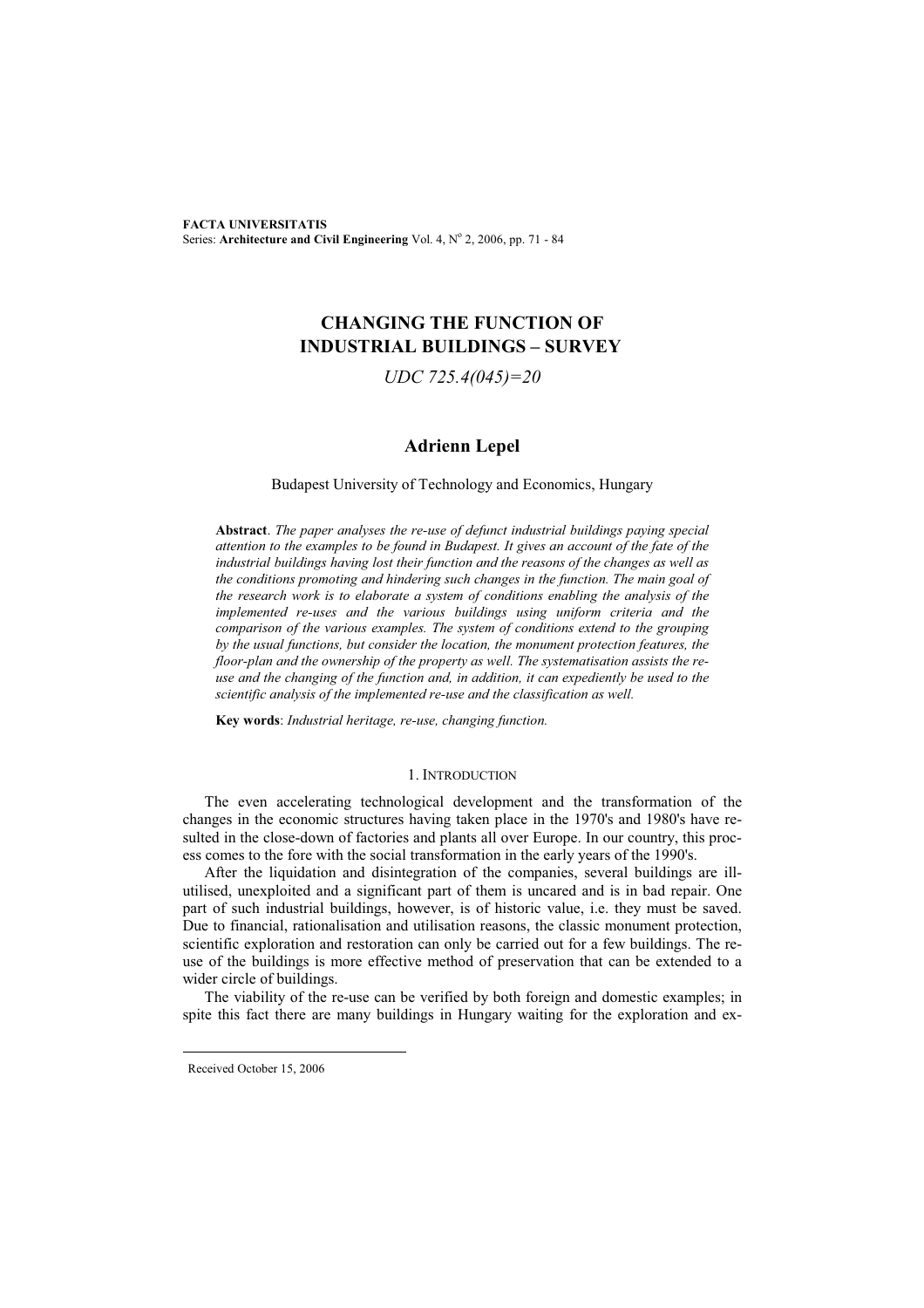ploitation of their hidden virtues and usability. If the buildings are considered as resources, one can easily see how important their utilisation can be. For this reason, before their demolition, the possibilities of the re-use shall be considered.

The presentation of the re-used buildings and the scientific analysis of the examples may help us to avoid the demolition of the valuable industrial building by changing their function.

Most of all, the domestic and foreign literature, mainly the papers published in architectural journals refer to the presentation of some examples of the changes taken place in the function of the buildings concerned. Beside such presentations, however, there are studies offering a more complex approach of the issue of the changes in the function of the industrial buildings. [1, 2, 3, 4].

When analysing the re-used buildings [5], a German study uses a grouping by the following new functions: a) industry, industrial yards (Gewerbehof); b) services, commerce and gastronomy; c) flat; d) social infrastructure; e) mixed usage; f) temporary/pre-utilisation. This grouping like this may satisfy an investor's requirements, but it's ill-qualified to consider architectural and technical points. The main points to considered are not only the location, town-structural issues, and the social effects but also the economic, monument protection, structural and architectural points, which are, however, of less importance.

The goals of the research are to reveal the factors influencing the prospective function(s), set up a uniform system of criteria promoting the preparation of the changes to be accomplished in the function and analyse scientifically the re-uses implemented. The potentials of the elaborated system of criteria will be shown through a specific example.

#### 2. FACTORS FORMING THE FATE OF DEFUNCT INDUSTRIAL BUILDINGS

The preservation of the industrial heritage in not always rational, possible and profitable. The preservation of the buildings is often made by re-using. When re-using a building, the original industrial activity will be discontinued in the building or buildings. In such case, the future of the industrial building can be demonstrated as shown in Fig. 1. The individual stations of the process are worthy of analysis, because they can be the direct or indirect precedents of a change in the function while the demolition appears as the alternative of the usage.



Fig. 1. Future of the industrial building after losing function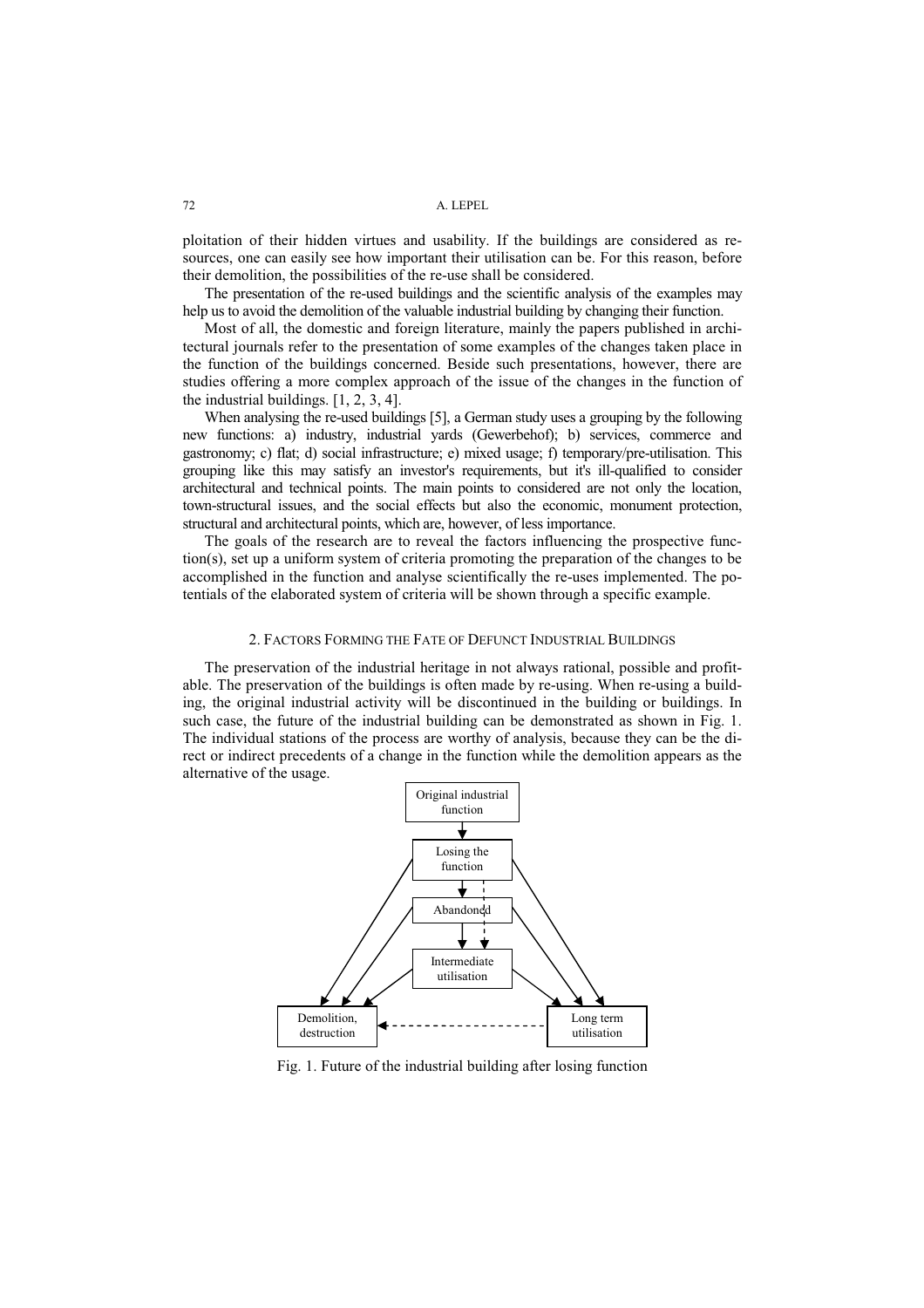### **2.1. Losing the function**

The function of an industrial building can be lost for several reasons:

- The **location** of the building is inadequate to the industrial purpose or technology. Among the reasons environmental, township development, communication or infrastructure problems can be mentioned;
- -Size, form, load capacity of the **building** excludes the development and expansion of the production, i.e. it can not satisfy the capacity, space and technological requirements of the new technology;
- Stoppage, liquidation or replacement of the **production** for economic and technological reasons;
- Closing down the **company** for various economic reasons.

### **2.2. Abandoned**

After the liquidation of the industrial activity, the building may not be used officially for shorter or longer periods. During such periods, unofficial, even illegal use without the owner's knowledge may happen. This situation is characterised by the fact that – due to the neglected maintenance and the careless use – the condition of the abandoned building deteriorates exponentially. The further life of the abandoned building will be determined by a decision preceded often by changing the owner.

# **2.3. Temporary usage**

After having lost its function, the building may be the subject of a lasting or temporary re-use. In case of a temporary re-use, after having lost its function, the building will be used without any technical intervention in its original state, but the function and the users may change from time to time. No significant reconstruction or demolition works will be carried out (e.g. for reason of location, value of use, legal problems or other obstacles). The reasons of the temporary use may be economic (no replacement is possible, no developments can be carried out) or strategic (higher profit opportunities later).

It's easy to see that in case of temporary usage, the condition of the building may become better or worse depending on the approach and financial conditions of the users. Typically, in addition to the maintenance works, insignificant, partial refurbishments will be made. The owner of the building may change even several times in the period of the temporary usage.

# **2.4. Demolition, destruction**

Demolition and destruction may take place after losing the function or temporary – even long-term – use; the reasons are:

- **Technical condition** of the structure of the building;
- **Contamination** of the building; this time the demolition is a part of the damage windup;
- The building and the planned **function** are **incompatible**; in such cases the need to the planned function is "stronger" than the urge to maintain the building;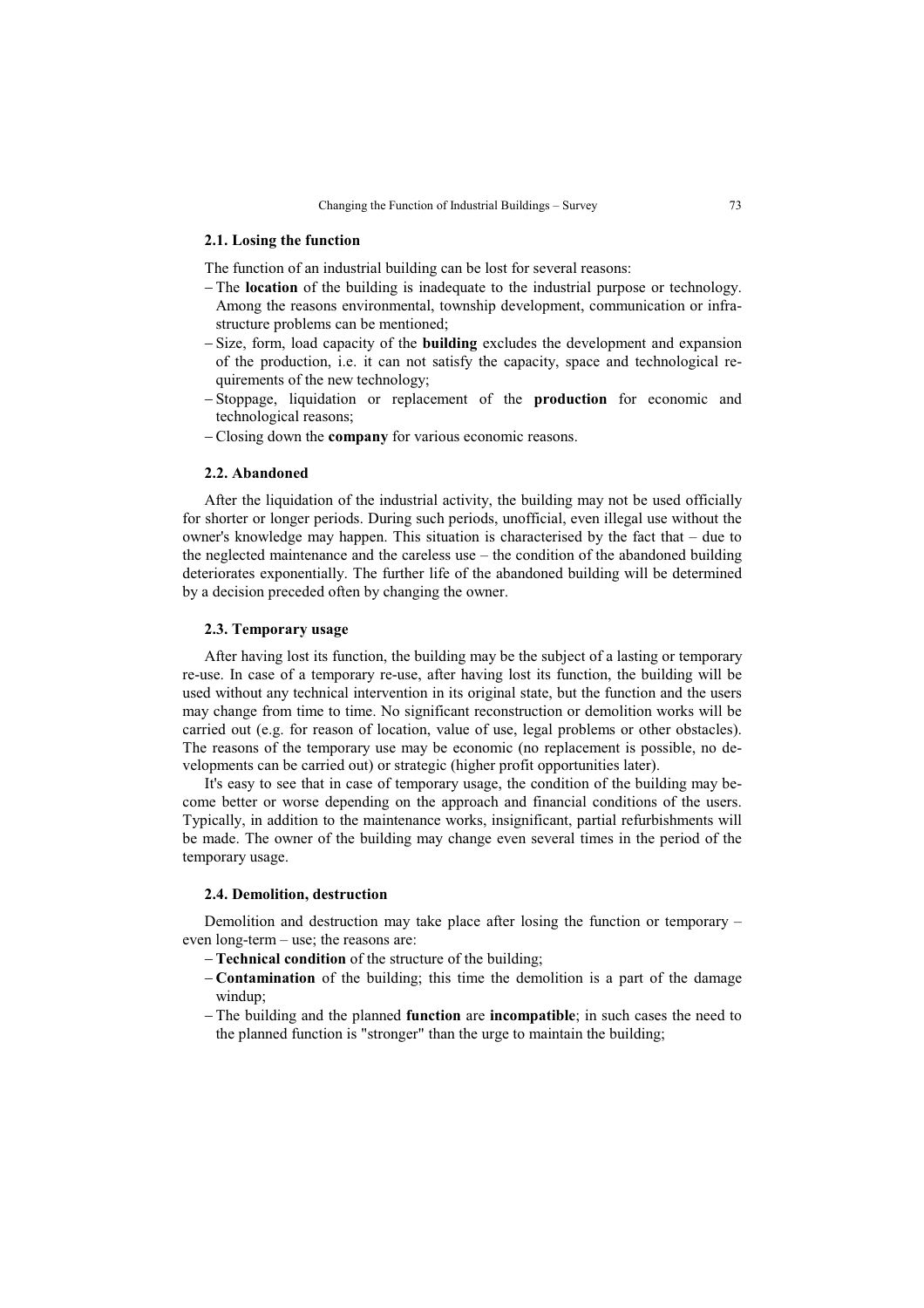**Economic points**, when the change in the function would cost more than the demolition and the re-building;

# **Decision of the investor**.

In other cases, the utilisation may appear as an alternative in the development plans. In the few past years, several buildings, among them many valuable industrial monuments have become the victim of development-purpose demolition.

### **2.5. Long-term use**

In case of long-term ("final") use, the building will be used after technical intervention (refurbishment, rebuilding, enlargement or partial demolition) when the original function was lost. The function and the circle of users are stable, but the owner may change during the period of utilisation.

#### 3. ANALYSING THE RE-USE OF THE INDUSTRIAL BUILDINGS

For the presentation and analysis of the re-use of industrial buildings, the precedents and circumstances of the projects, and after that, the direct parameters of the possible changes in the function shall be examined.

#### **3.1. Conditions of the change in function:**

Temporary utilisation;

- The building is under protection, it must be saved. The owner must find a proper function compatible with the protection and the limited architectural possibilities;
- In case of state (town) owned buildings, if the end is to save them, a developmentand building-compatible function shall be found that meets the financial requirements as well;
- In case of buildings in private ownership, the re-use depends on the decision of the investor. If the investor knows several, successfully realised examples, the chances of the preservation of the building are increased, but the decision itself is generally passed on economic bases;
- There is a conception to change the function (specified function) of the industrial building; a proper building will be sought.

The reason of the preservation is often the protection of the value. The old industrial buildings may carry various values:

- Architectural value, when the architectural or structural form is special, unique or it is the creation of a famous architect or the building in itself represents a special style or type;
- $-Historic value, when the building was used by a plant of industry- or technology-his$ toric significance, especially, if the original equipment is available;
- Economic value, when the load carrying structures of the building require no special intervention, refurbishment, reinforcement, i.e. the building to be re-used possesses a ready-to-use structure.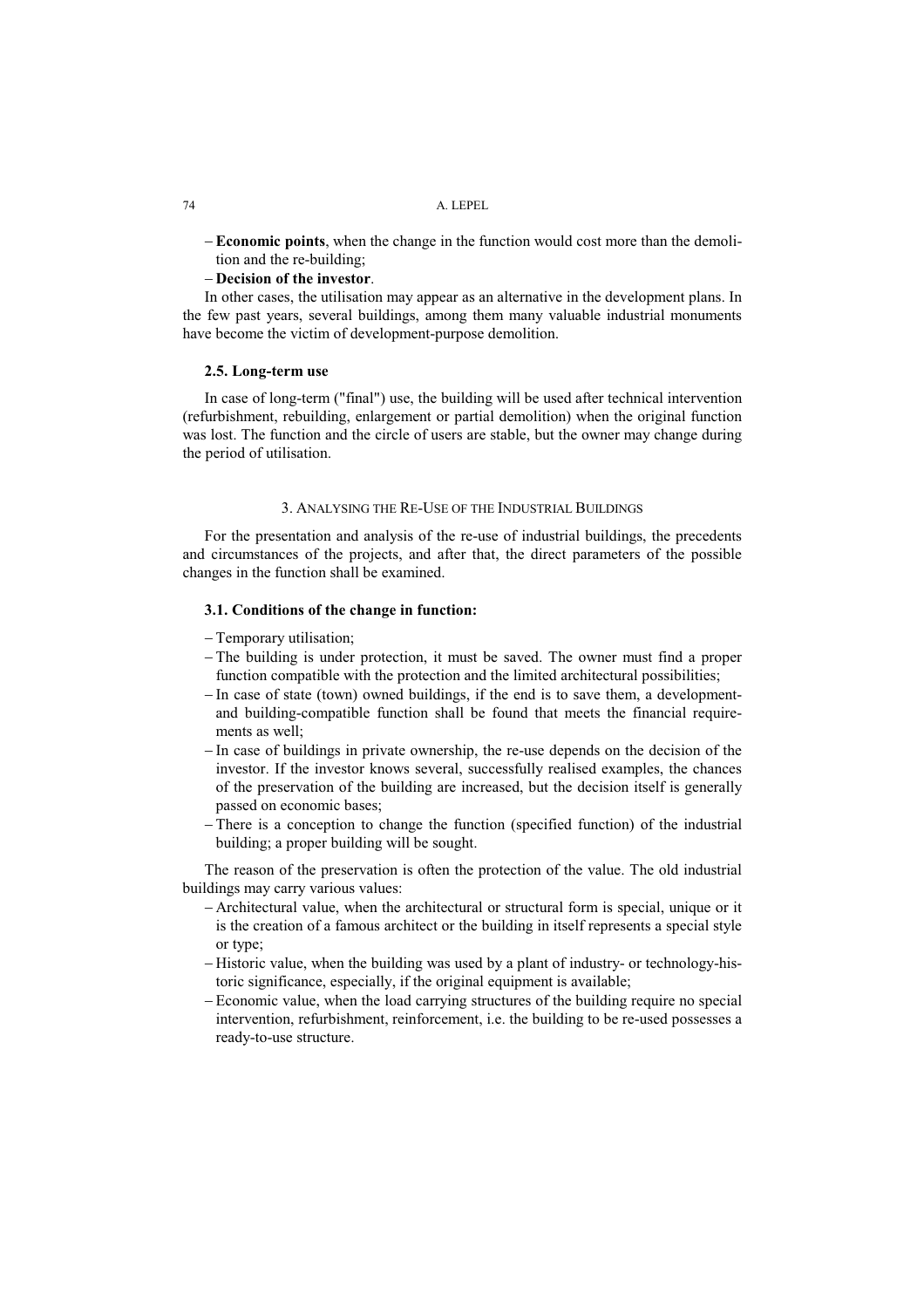### **3.2. Conditions promoting and hindering the re-use and the change of function**

The change of function is **facilitated** by the following factors:

- Township development processes, e.g. functional needs created by the development concept and the changes in the township structural plan;
- The beneficent location of the building from the point of view of town-structure and communication;
- The good condition of the supporting structures of the building;
- Financial and professional assistance from the government, the self-government or the monument protection authority to support the reconstruction and damage liquidation activities.

The utilisation is **hindered** by the following factors:

- Disadvantageous location, poor accessibility;
- Zonal rating hindering the developments, development options, other indicators;
- Financial expectations concerning the plot, if the plot would be more expensive undeveloped, it means a speculative behaviour;
- Complicated or unclear conditions of the ownership as a result of the privatisation in Hungary;
- Soil contamination, contamination of the building;
- Obsolete or not independent system of infrastructures.

# 4. FACTORS INFLUENCING AND DETERMINING THE FUTURE FUNCTION

Consequently, the re-use of a building is influenced by several factors, i.e. it is not enough to analyse the future function alone. The analysis of the accomplished re-use shall also be done under the consideration of several factors. My goal is to elaborate a uniform system of criteria to be used to both the preparation of investments and the analysis of the examples of accomplished re-uses. The points of the examination are:

# *Environment of the building:*

The location of the building in the town-structure, the communication connections, the layout plans and the parts of the township development, i.e. the present (at the time of the development) and future position of the building may strongly influence the future function of the said building. The location can be assigned to three groups:

- Internal zone, i.e. a downtown zone comprising mainly residential and institutional areas;
- Interim zone, industrial and residential areas between the external and internal zones formed during the earlier development of the towns;
- External zone, suburban residential and working area formed during the expansion of the towns.
- My paper does not extend to the buildings and constructions situated in the outer areas.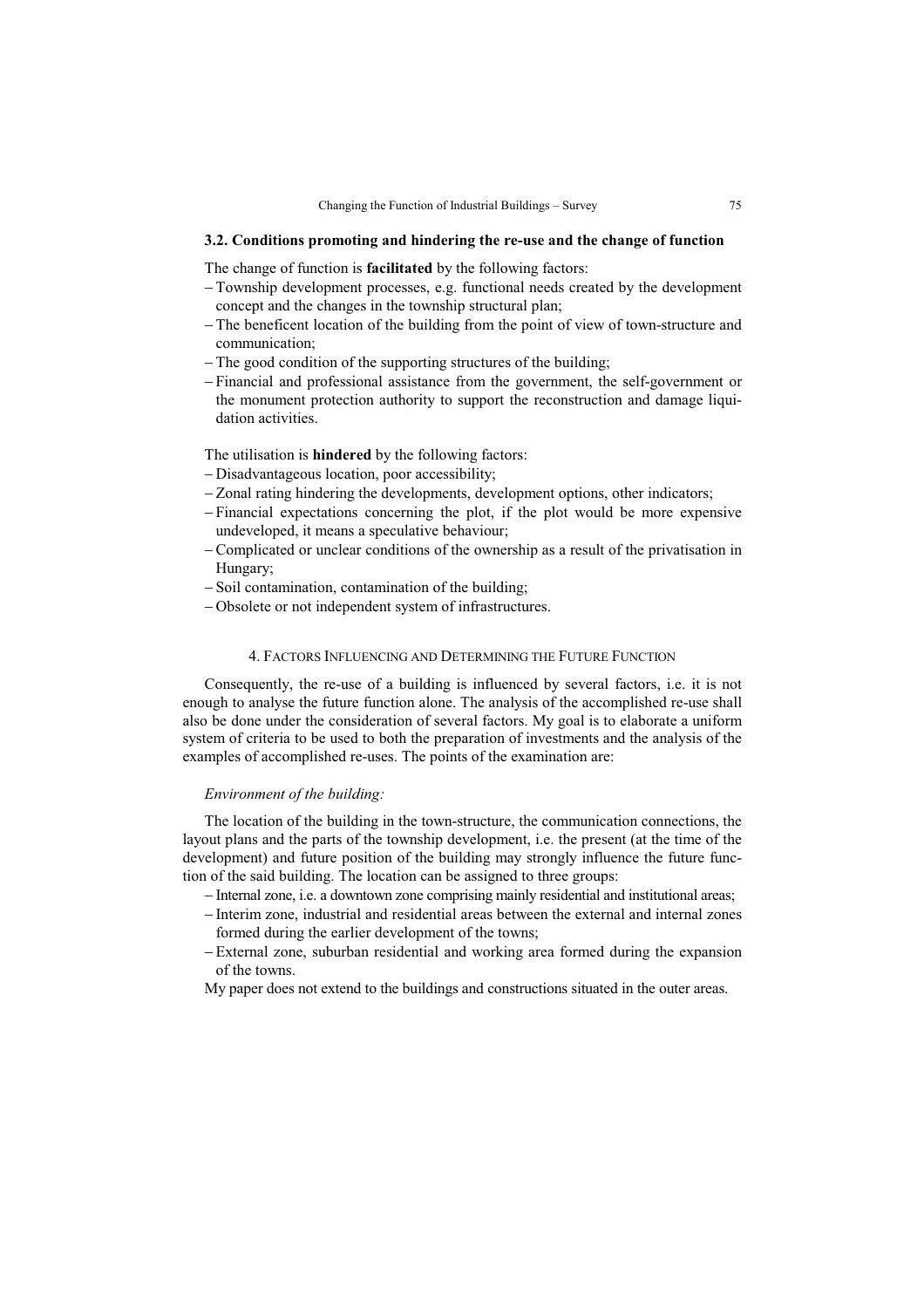#### *Features of the building, historic and architectural values:*

The future function will significantly be determined by the historic and architectural values of the building concerned. The monumental protection of the industrial buildings limits their re-use, first of all in terms of architectural interventions. But, especially in Western-Europe, the reconstruction of the monumental buildings is supported by the self-governments, the government offices and various tenders as well. The significant architectural or historic value may directly influence the future utilisation of the building. For example, a building of industry historical value may serve the purposes of a technical museum. When stating the protection, the architectural and historic values are not separated sharply.

The monumental protection imposes various obligations upon and opens various opportunities for the individual countries. In Hungary, a two-level protection is operation, i.e. the national and town-level protection. For the sake of simplicity, my paper did not differentiate between the monument protection of the individual countries and the individual levels of the same.

#### *Requirements of the authorities:*

The architectural interventions relating to the re-use of the building the official regulations shall always be complied with that may influence both the architectural solutions and the functions. Concerning the function and the building itself, the following requirements apply:

- Town planning (regulations);
- Dimensioning (static), technical points;
- Fire prevention;
- Building energetic points;
- Health:
- Planning, functional.

The requirements differ from each other by function, country and even areas of a settlement. Detailed examinations are needed to find out how the future function will be able to satisfy the requirements. One part of the regulations to be observed does not relate to the building themselves, but the formation of the environment.

# *Structure and condition of the building*

The original static system, the construction technology, the earlier use and the maintenance of the building influence significantly the conditions prevailing before the re-use. The structural system and the elements of the construction determine materially the architectural solutions to be applied for the re-use. The technical refurbishment and rebuilding take a significant part from the investment budget. The survey of the building and the various load carrying parts and the static examinations (checking the load capacity) are essential factors for the planning of the re-use. To see whether the building is suitable to reconstruction, a preliminary survey of the condition of the constructions and static examinations are needed. The condition of the load carrying structures of the building determines the required and possible modifications. The required inspections are listed in Table 1.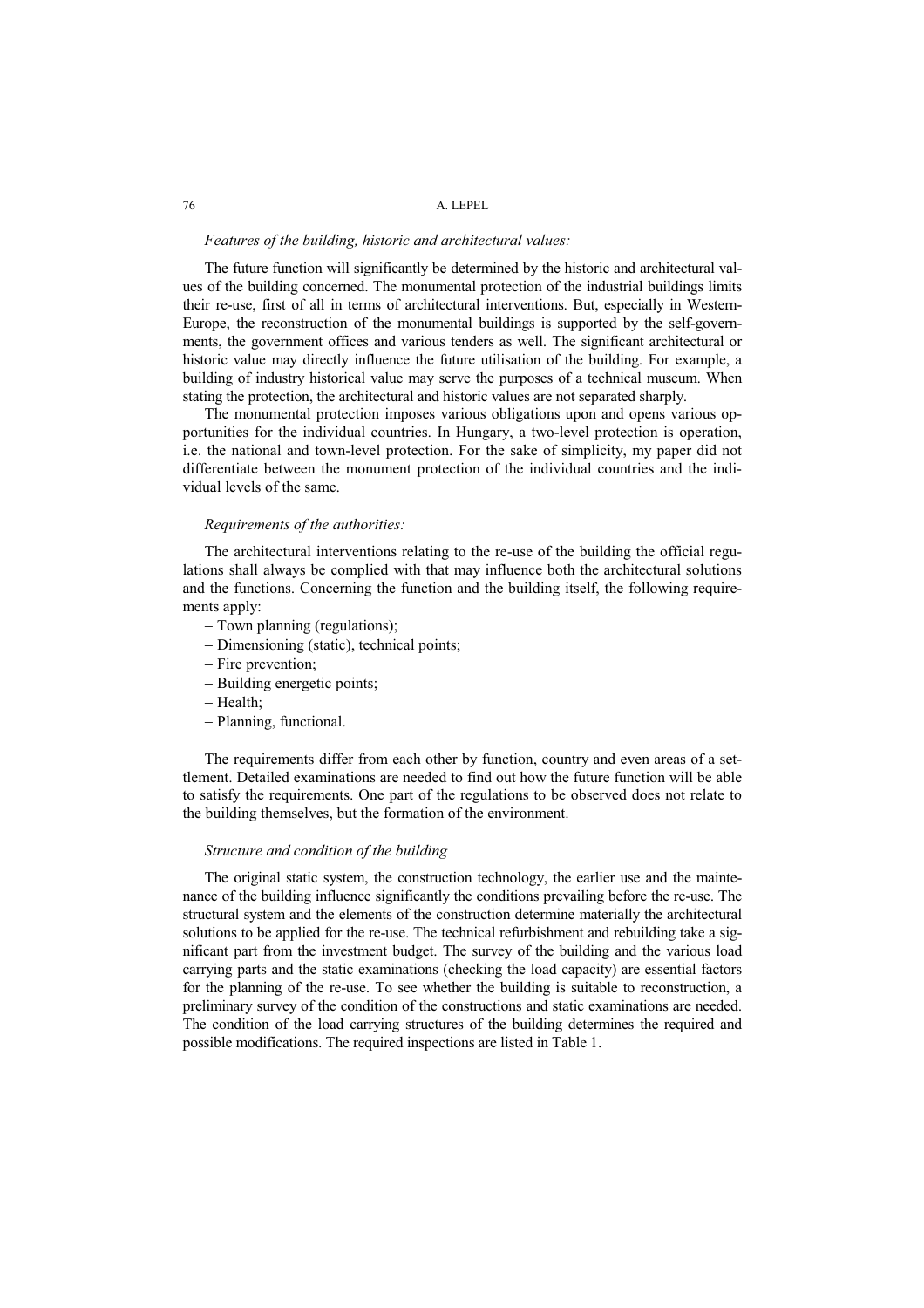|  |  | Table 1. Grouping the examinations |  |
|--|--|------------------------------------|--|
|--|--|------------------------------------|--|

|                               | Search for written or drawing sources Search for the original designs of the building and knowing the<br>construction history (rebuilding, refurbishment) |
|-------------------------------|-----------------------------------------------------------------------------------------------------------------------------------------------------------|
| Survey of the building        | Documentation of the present floor-plan, sections and fa-<br>cades of the building                                                                        |
| Visual inspections            | Condition survey of the building by e. g. room list method<br>or building element procedure                                                               |
| Non-destructive testing       | Checking the condition of the building structures by non-<br>destructive testing methods                                                                  |
| Exploring testing             | Construction historic and building structure examinations<br>by exploring the covered structures                                                          |
| Sampling and laboratory tests | Testing the building structures and materials in laboratory.                                                                                              |

The load carrying capacity, deformation, fire prevention, thermal, acoustic, etc properties of the supporting structures may influence the function. In the majority of cases, the new function can only be implemented by the reinforcement or modification of the said structures.

The structural/technical modifications may be:

- Reinforcement due to static reasons:
- Partial demolition due to contamination, static or architectural reasons;
- Rebuilding due to static, mechanical or architectural reasons;
- Building in new constructions;
- Compliance with various regulations;
- Architectural or aesthetic interventions.

The buildings are always subject to unique solutions for which the knowledge of the structure is of vital importance.

### *Floor-plan and dimensions of the building*

The floor-plan and the extent of the building determine the form and size of the spaces available. This influences significantly the function to be chosen and the creation of the architectural program. Some functions require definite forms of spaces; for this reason, there are types of building that can easily be fit to specific functions. The floor-plan or the size, however, are not irremovable obstacles, as the space demand can be satisfied by architectural solutions (addition, partial demolition, reinforcement, replacement, etc). The basically skeleton-type industrial buildings can easily be rebuilt. The typical floor-plans of the industrial buildings are shown in Fig. 2.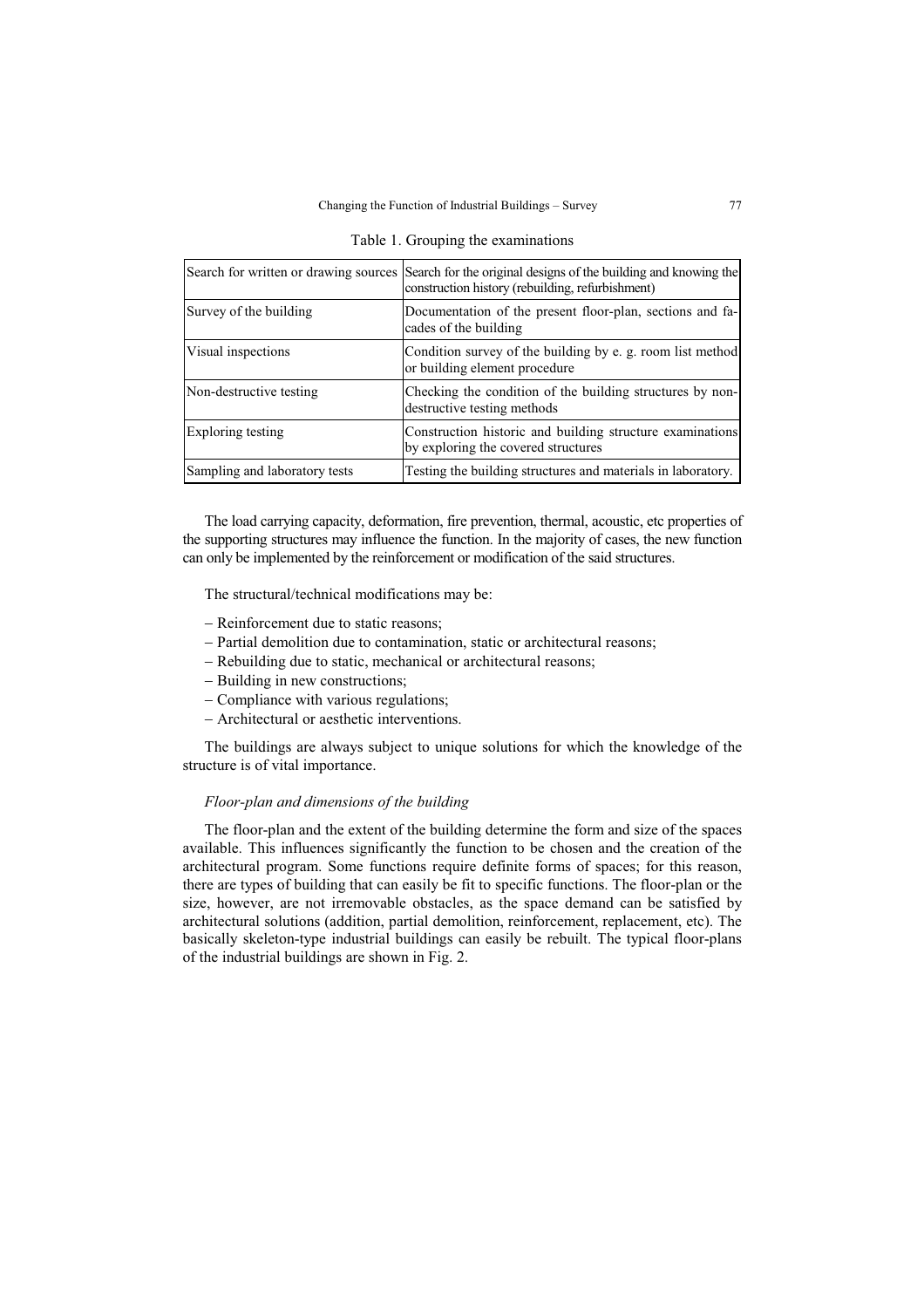78 A. LEPEL



Fig. 2. Typical floor-plans

# *Owner, project master (investor):*

The person of the owner plays decisive role in a re-use project. As the private investors prefer the return and the profit, the function, architectural solutions and floor-spaces are chosen to satisfy this need, while the PPP projects implemented by co-operation between the government and township or the government and the private sector may consider long term social and economic points as well when planning the future. In case of civil initiatives, the needs of some strata of the society appear intensively. Beside the civil initiatives, the profit-oriented private investments may be supported by the government or the self-government (e.g. reconstruction projects).

# 5. ANALYSING THE FUNCTIONAL GROUPS

The functional grouping applied by ILS [5] could not be used for the purposes of my research, as it disregards the technical points. The new functional division is as follows:

- Dwelling function;
- Office;
- Commerce, services;
- Industry, warehousing;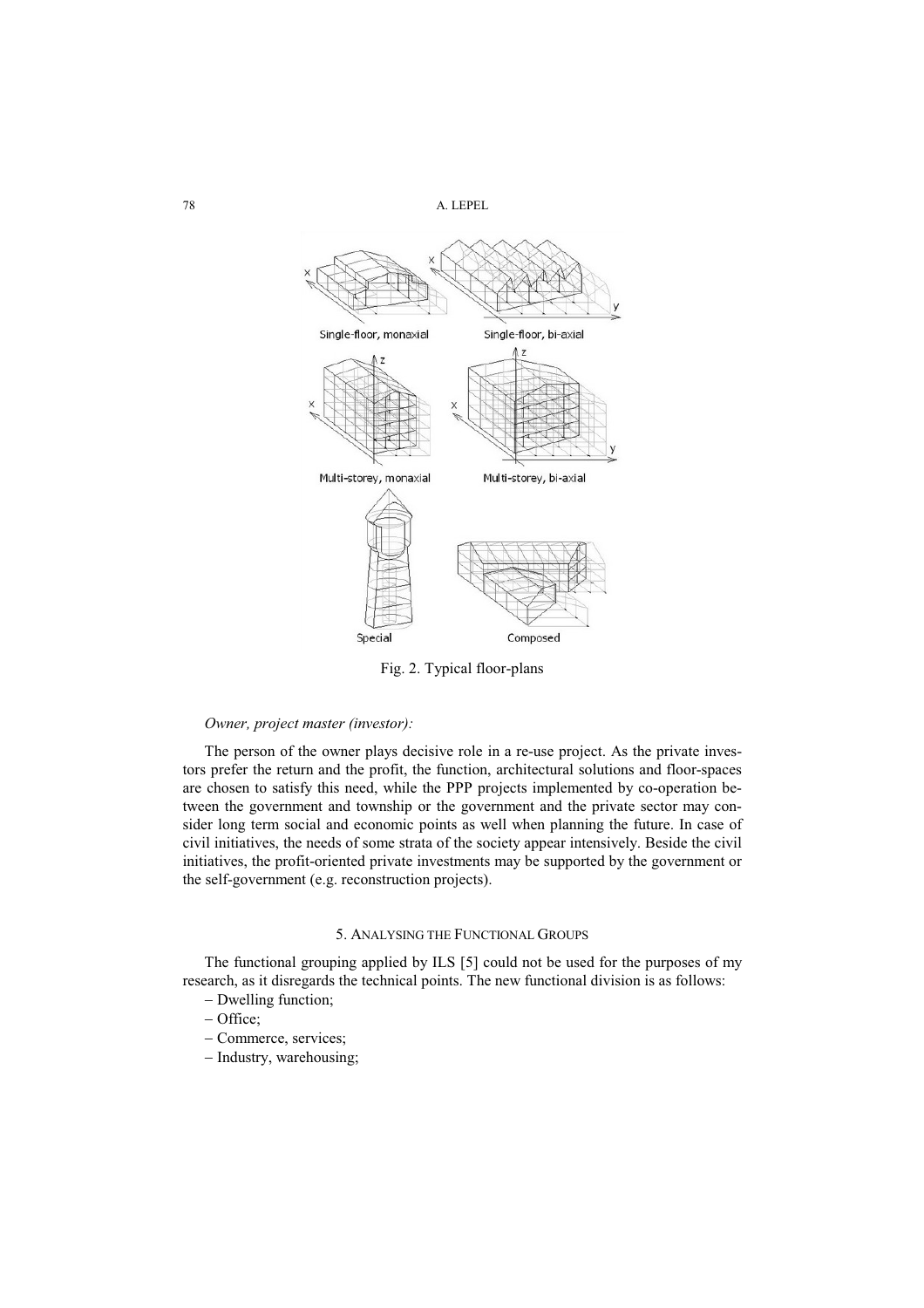Cultural – exhibition, presentation, education;

- Leisure, sports;
- Miscellaneous;
- Others.

Table 2. Examples for the elements of the analysis matrix

| Analysis matrix of re-used industrial<br>buildings<br>The individual fields contain the codes of the<br>examples | Dwelling function | Industry, warehousing | Office       | Commercial, service functions | Cultural – exhibition | Cultural – presentation | Cultural - education | Leisure, sports | Miscellaneous | Others |
|------------------------------------------------------------------------------------------------------------------|-------------------|-----------------------|--------------|-------------------------------|-----------------------|-------------------------|----------------------|-----------------|---------------|--------|
| Environment of the building                                                                                      |                   |                       |              |                               |                       |                         |                      |                 |               |        |
| Internal zone                                                                                                    | a                 |                       |              | h                             |                       |                         |                      |                 | n             |        |
| Interim zone                                                                                                     |                   |                       | ef           | g                             | $\overline{i}$        | $\overline{i}$          | k                    | 1               | $\Omega$      |        |
| External zone                                                                                                    | h                 | cd                    |              |                               |                       |                         |                      | m               |               |        |
| Features of the building, architectural,<br>historic value                                                       |                   |                       |              |                               |                       |                         |                      |                 |               |        |
| Monument (protected) – with historic value                                                                       |                   | $\mathbf{c}$          | $\mathbf{f}$ |                               |                       |                         | k                    |                 | no            |        |
| Monument – with architectural value                                                                              |                   | d                     |              | g                             |                       | i                       |                      |                 |               |        |
| Not monument – with historic value                                                                               | a                 |                       |              |                               |                       |                         |                      | m               |               |        |
| Not monument - with architectural value                                                                          | $\mathbf b$       |                       | e            |                               |                       |                         |                      |                 |               |        |
| No significant architectural or historic value                                                                   |                   |                       |              | h                             | $\mathbf{i}$          |                         |                      | 1               |               |        |
| Floor-plan and size of the building                                                                              |                   |                       |              |                               |                       |                         |                      |                 |               |        |
| Single-floor, monaxial (x)                                                                                       |                   | cd                    |              | g                             |                       | j                       |                      | 1               |               |        |
| Single-floor, bi-axial (x; y)                                                                                    |                   |                       |              |                               |                       |                         |                      |                 |               |        |
| Multi-storey, monaxial (x; z)                                                                                    |                   |                       | e            |                               |                       |                         |                      |                 | n             |        |
| Multi-storey, bi-axial (x; y; z)                                                                                 | a                 |                       |              | h                             | $\mathbf{i}$          |                         | k                    |                 |               |        |
| Special                                                                                                          | $\mathbf b$       |                       | $\mathbf{f}$ |                               |                       |                         |                      |                 | $\mathbf{o}$  |        |
| Composed                                                                                                         |                   |                       |              |                               |                       |                         |                      | m               |               |        |
| Owner, project master                                                                                            |                   |                       |              |                               |                       |                         |                      |                 |               |        |
| Private                                                                                                          | ab                | $\mathbf{c}$          | e            | gh                            | $\mathbf{i}$          |                         |                      | 1               | n             |        |
| Governmental, self-governmental                                                                                  |                   |                       |              |                               |                       |                         | k                    |                 |               |        |
| PPP, state subsidised projects                                                                                   |                   | d                     | $\mathbf{f}$ |                               |                       | j                       |                      | m               | $\mathbf{o}$  |        |

*Dwelling function:* a) Bp., Mill-Loft; b) Krefeld (D), Hohenbudberg water-tower; *Industry, warehousing:* c) Bp., Go Metal machining; d) Sayn (D), ironworks; *Office:* e) Bp., Dorottya-udvar; f) Berlin Leibnitzstr. (D), late transformer shelter; *Commerce, service:* g) Bp., Récsei Center; h) San Francisco (USA), The Cannery; *Cultural functions:* i) Bp., MEO Galéria; j) Frankfurt /M., Bockenheim (D), tramway barn; k) Karlsruhe(D), Industriewerke;

*Leisure, sports:* l) Bp., Wellness centre; m) Duisburg-Meiderich (D), Thyssen ironworks; *Miscellaneous functions:* n) Bp., Riverloft (flat, trade, office); o) Vienna (A), Gasometer}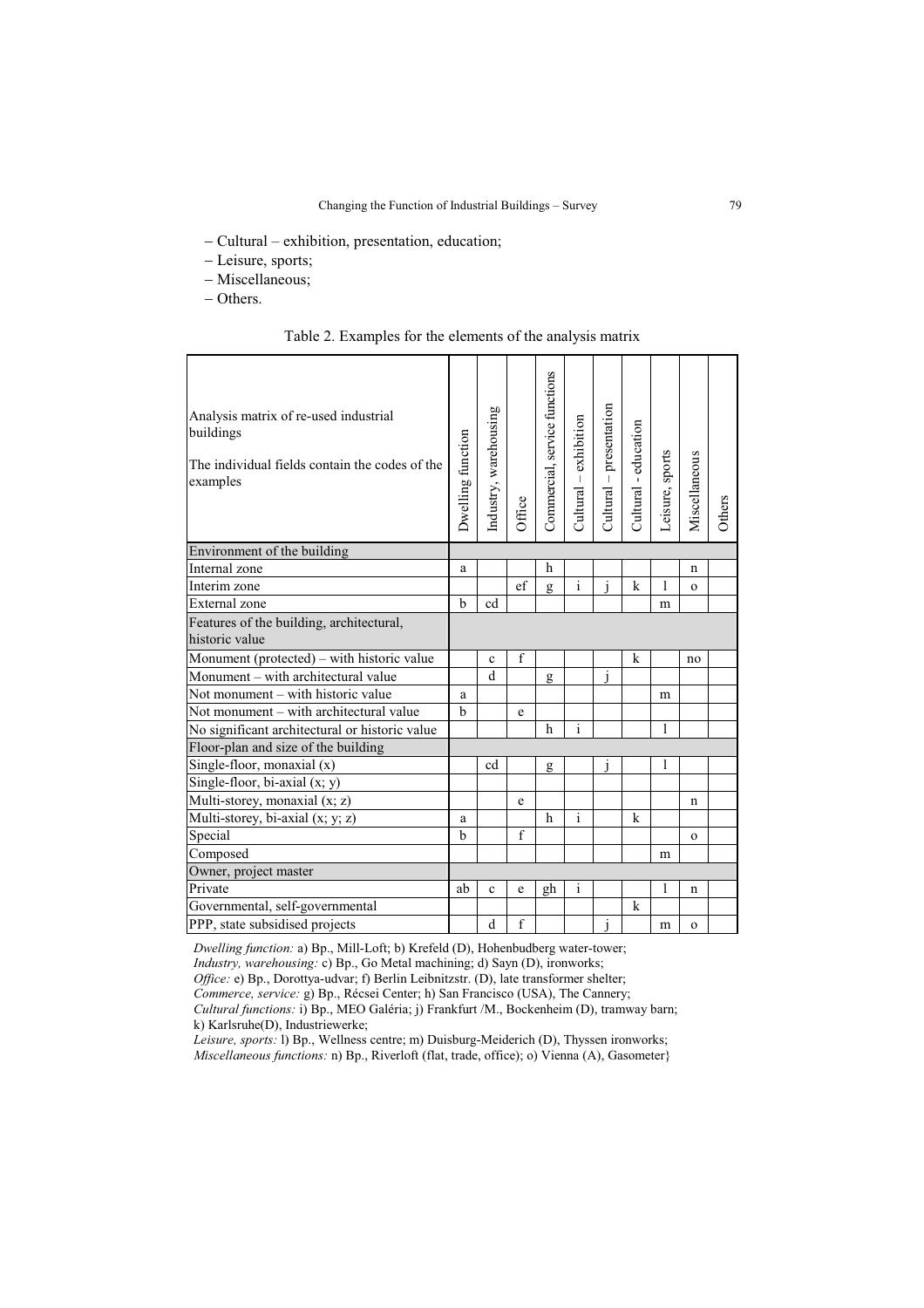# **5.1. Application of the analytic matrix**

The combination of the system of conditions expounded under item 4. and the function groups results in a analysis matrix analysing the various points of the inspection as a function of the function groups. This matrix had been created and can be used when planning the re-use.

Table 2. shows some realised examples for the individual elements of the said matrix. If the well-known the international and domestic examples are arranged in the matrix (Table 3.), the following conclusions can be drawn:

(I) Generally, the industrial buildings situated in the interim zone are re-used (almost 49% of the examples available), as a great part of the industrial buildings are situated in this zone.

(II) The function of the buildings without significant architectural or historic value is often changed (29%).

| Analysis matrix of re-used industrial buildings<br>Example analysis results<br>The individual figures indicate the processed<br>examples assigned to the proper category | Dwelling function | Industry, warehousing | Office                   | Commercial, service functions | exhibition<br>$Cultural -$ | presentation<br>$Cultural -$ | education<br>$\mathbf{r}$<br>Cultural | Leisure, sports          | Miscellaneous  | Others |
|--------------------------------------------------------------------------------------------------------------------------------------------------------------------------|-------------------|-----------------------|--------------------------|-------------------------------|----------------------------|------------------------------|---------------------------------------|--------------------------|----------------|--------|
| Environment of the building                                                                                                                                              |                   |                       |                          |                               |                            |                              |                                       |                          |                |        |
| Internal zone                                                                                                                                                            | 7                 |                       | 5                        | 2                             | 3                          | 3                            | 3                                     | 4                        | 1              |        |
| Interim zone                                                                                                                                                             | 6                 | 5                     | $\overline{2}$           | 8                             | $\overline{7}$             | $\overline{4}$               | 4                                     | 5                        | 11             | 1      |
| External zone                                                                                                                                                            | $\overline{4}$    | 6                     | $\overline{2}$           | $\mathfrak{D}$                | $\overline{2}$             | 1                            | 1                                     | $\overline{\mathbf{A}}$  | 5              |        |
| Features of the building, architectural,<br>historic value                                                                                                               |                   |                       |                          |                               |                            |                              |                                       |                          |                |        |
| Monument (protected) – with historic value                                                                                                                               | 3                 | 2                     |                          | 1                             | 5                          | 1                            |                                       | $\overline{c}$           | 5              |        |
| Monument - with architectural value                                                                                                                                      | $\overline{2}$    | 3                     | $\overline{c}$           | $\overline{4}$                |                            | $\overline{\mathcal{L}}$     | 3                                     |                          | 6              |        |
| Not monument – with historic value                                                                                                                                       | $\overline{2}$    |                       |                          | 1                             | 5                          | 1                            |                                       | 3                        |                |        |
| Not monument – with architectural value                                                                                                                                  | $\overline{4}$    | $\overline{2}$        | 5                        | 4                             | 1                          | $\overline{c}$               |                                       | 3                        | $\overline{2}$ |        |
| No significant architectural or historic value                                                                                                                           | 6                 | $\overline{4}$        | $\overline{\mathcal{L}}$ | $\mathfrak{D}$                | 1                          | $\overline{\mathcal{L}}$     | 5                                     | $\overline{\phantom{0}}$ | $\overline{4}$ | 1      |
| Floor-plan and size of the building                                                                                                                                      |                   |                       |                          |                               |                            |                              |                                       |                          |                |        |
| Single-floor, monaxial (x)                                                                                                                                               |                   | $\overline{2}$        | 1                        | 1                             | $\overline{2}$             | 4                            |                                       | $\overline{4}$           |                |        |
| Single-floor, bi-axial (x; y)                                                                                                                                            | 1                 |                       |                          | 4                             | 1                          |                              |                                       |                          |                |        |
| Multi-storey, monaxial (x; z)                                                                                                                                            | 10                | 5                     | 4                        | 4                             | 3                          | 1                            | $\overline{2}$                        | 3                        | 6              |        |
| Multi-storey, bi-axial (x; y; z)                                                                                                                                         | $\overline{4}$    | 1                     | $\overline{2}$           | 1                             | 3                          | $\overline{2}$               | 3                                     | 1                        | $\overline{2}$ |        |
| Special                                                                                                                                                                  | $\mathbf{1}$      |                       | $\mathfrak{D}$           |                               | 1                          |                              |                                       | $\mathcal{E}$            | $\mathbf{1}$   |        |
| Composed                                                                                                                                                                 | 1                 | $\mathcal{E}$         |                          | $\overline{2}$                | $\overline{2}$             | 1                            | 3                                     | $\overline{2}$           | 8              | 1      |
| Owner, project master                                                                                                                                                    |                   |                       |                          |                               |                            |                              |                                       |                          |                |        |
| Private                                                                                                                                                                  | $\overline{4}$    | 3                     | 7                        | 10                            | $\overline{2}$             |                              |                                       | $\overline{2}$           | 4              |        |
| Governmental, self-governmental                                                                                                                                          | $\overline{2}$    |                       | 1                        |                               | $\overline{4}$             | $\overline{2}$               | 6                                     | 3                        | 1              |        |
| PPP, state subsidised projects                                                                                                                                           | 11                | 8                     | 1                        | $\overline{2}$                | 6                          | 6                            | $\overline{2}$                        | 8                        | 12             | 1      |

Table 3. Summary of the well-known domestic and foreign examples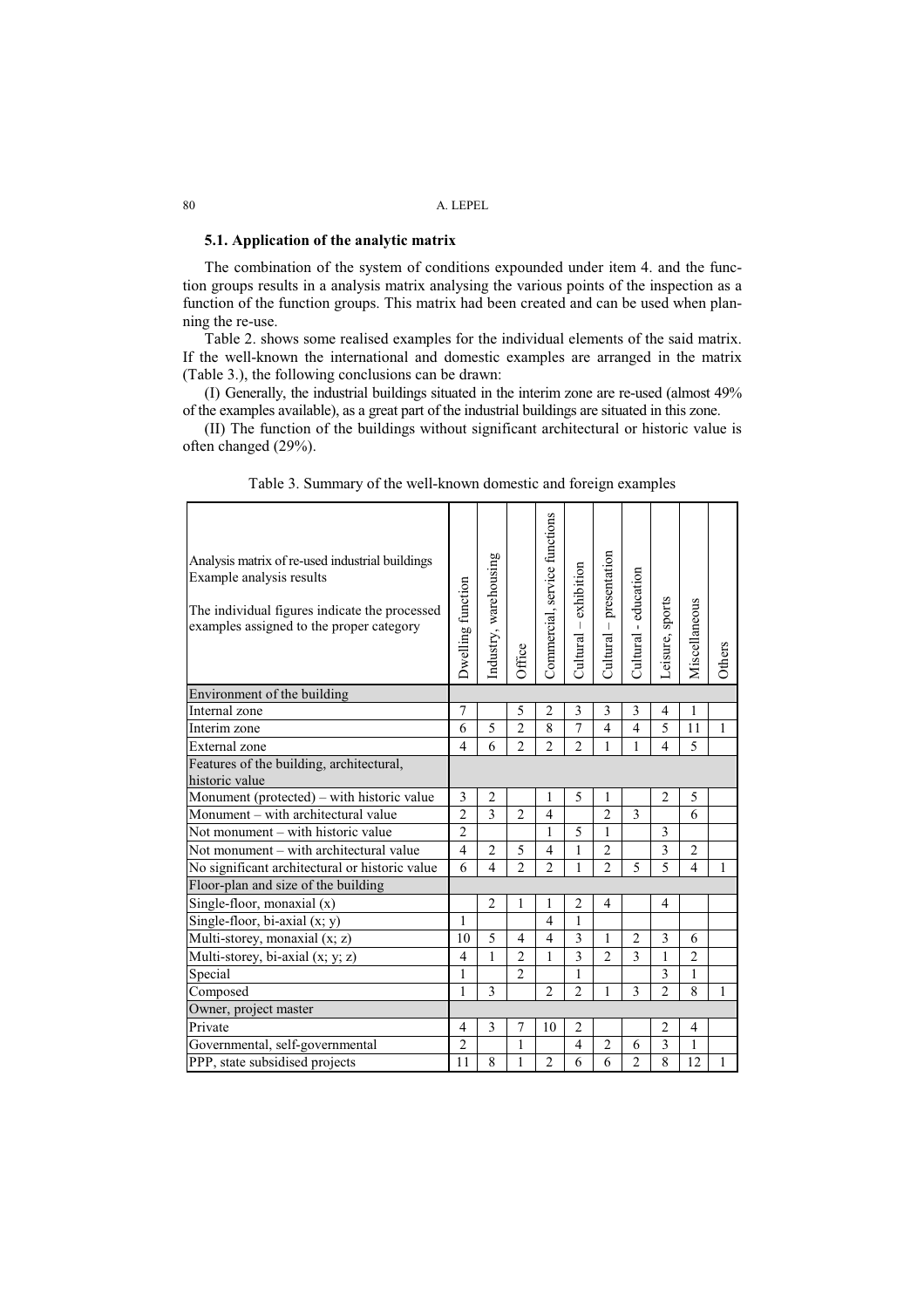(III) The representation of the multi-storey buildings (52.3% from what the multi-storey, monaxial buildings' share is 34.6%) among the processed examples is surpassingly high.

(IV) The proportion of the purely governmental investments is minimal, while the combined financing of the re-use using private and governmental capitals (civil, supported or PPP) is predominant. The reason is that the processed examples from Western-Europe have decisively been subsidised monument utilisations.

#### **5.2. Application of the examination system to a specific building**

The application of the analysing matrix will be shown through the example of Foundry Museum at Budapest (Fig. 3.). By its function, the Museum is a cultural building or exhibition hall.



Fig. 3. The Foundry Museum

*Environment of the building:* Budapest, II. Bem József street is situated in the internal zone (Fig. 4.), it can easily be accessed by car or mass transportation vehicles. The surrounding areas are typically residential areas, but there are some downtown functions as well there, e.g. education, trade, offices, etc). Classification of the area in the township arrangement plan: central mixed purpose area allowing the establishment of residential, administrational, commercial, cultural, health and educational functions.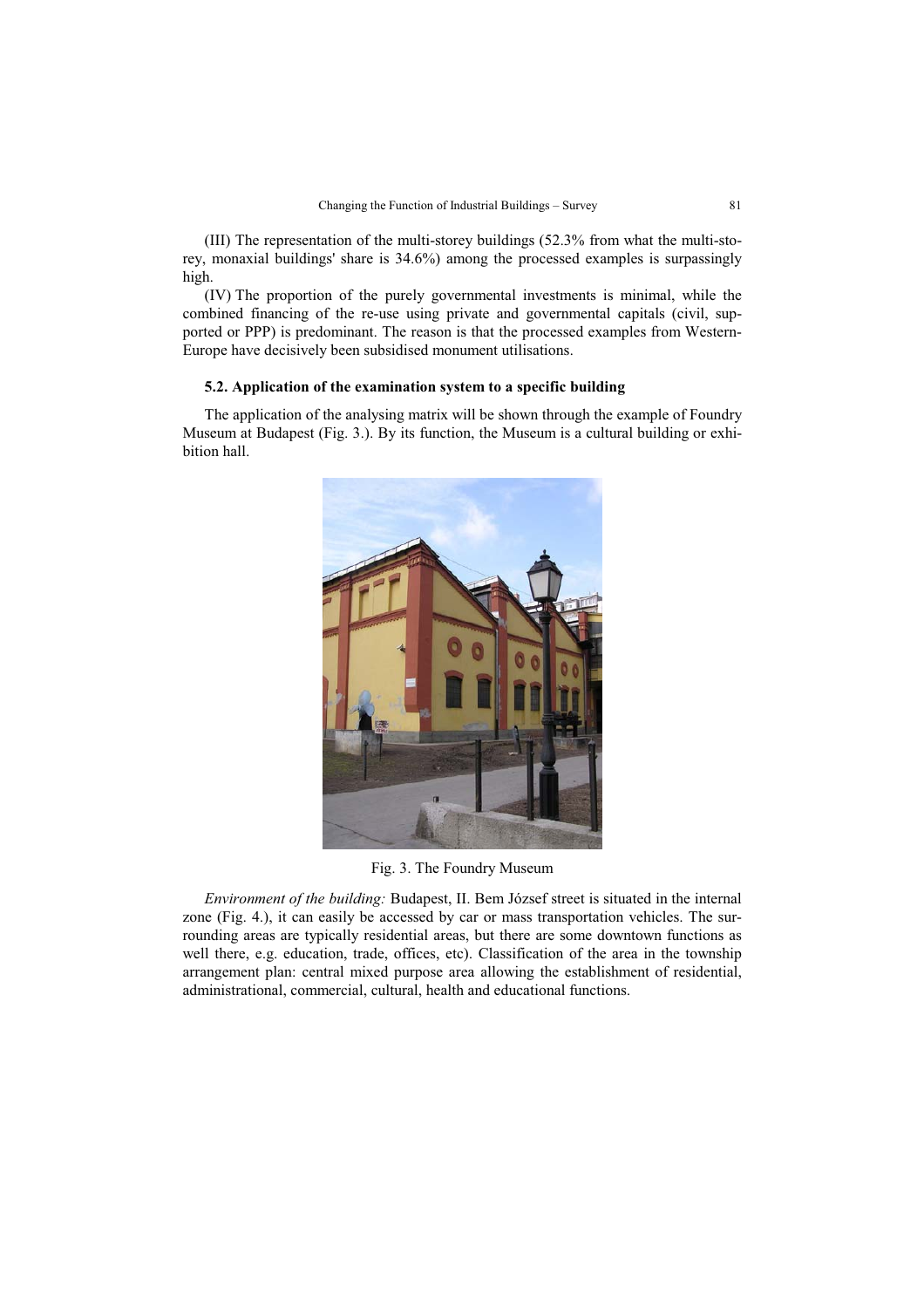

Fig. 4. Location of the Foundry Museum

*Value of the building:* The building was built between 1858 and 1862 and represents the only Howe-type wooden shed roof hall (Fig. 5.) in Hungary. Its building owner was Abraham Ganz and a foundry of industry historical significance was operated in it until 1964. When closed down, the building was pronounced to be a monument and – retaining the original equipment – became an industry historical exhibition centre.



Fig. 5. The wooden shed-structure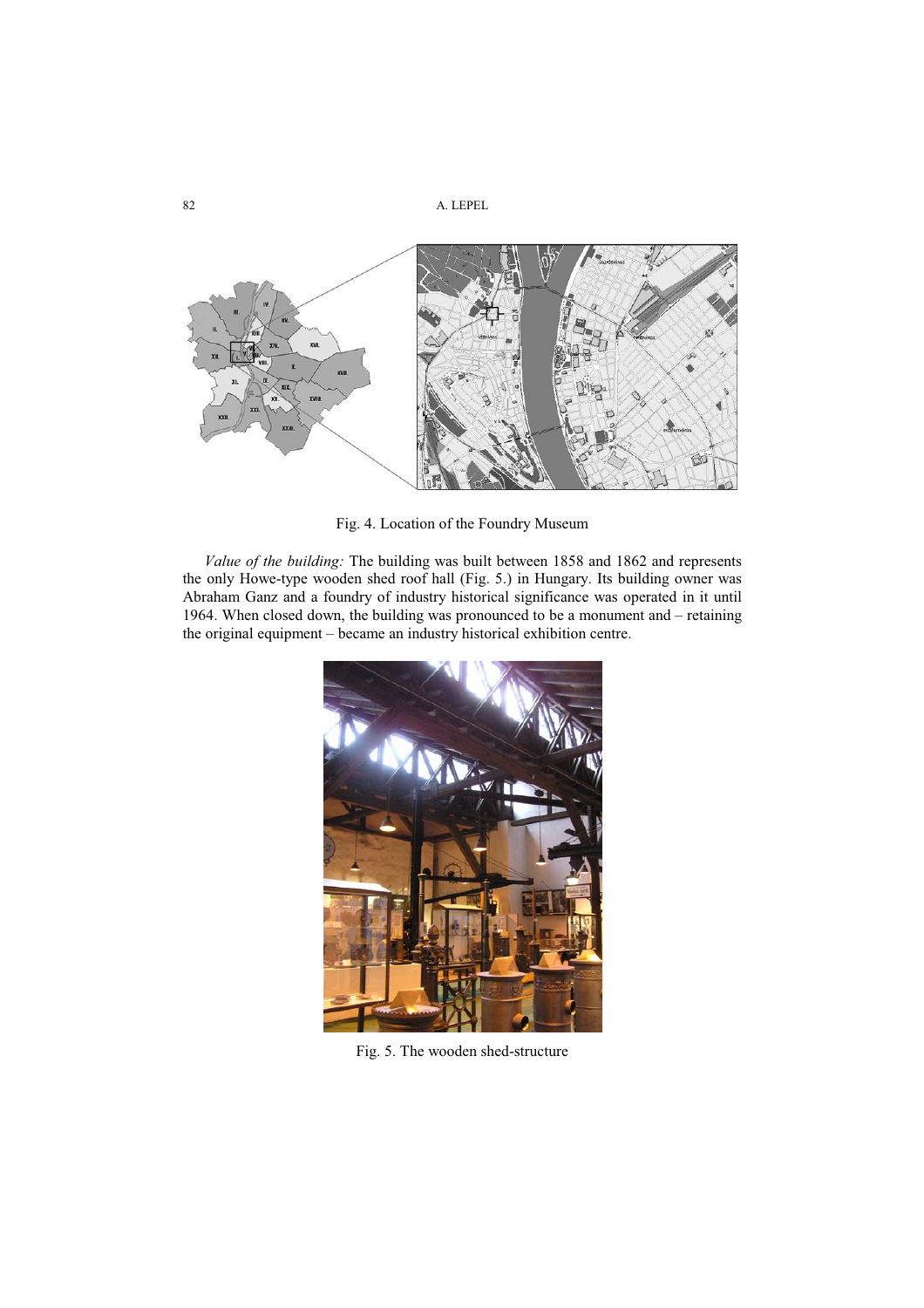*Structure of the building*: The building itself is a hall made of brick perimeter wall with Howe-type wooden grid structure and shed roof. To be able to take the new function, no significant rebuilding was required; the cast iron screw-stairs was taken from another building of the Ganz plant.

*Floor-plan and size of the building:* The shed-structure hall represents the basic example of a single-floor, bi-axial floor-plan scheme.

*Owner, project master:* As a part of National Technical Museum, it was built as a governmental investment. The building was in governmental ownership at the time of its closing down.

The place of the above explained example in the matrix is shown in Table 4.

| Analysis matrix of re-used industrial buildings<br>Results of the detailed example analysis | Dwelling function | Industry, warehousing | Office | Commercial, service functions | Cultural – exhibition | presentation<br>$Cultural -$ | Cultural - education | Leisure, sports | Miscellaneous | Others |
|---------------------------------------------------------------------------------------------|-------------------|-----------------------|--------|-------------------------------|-----------------------|------------------------------|----------------------|-----------------|---------------|--------|
| Environment of the building                                                                 |                   |                       |        |                               |                       |                              |                      |                 |               |        |
| Internal zone                                                                               |                   |                       |        |                               | X                     |                              |                      |                 |               |        |
| Interim zone                                                                                |                   |                       |        |                               |                       |                              |                      |                 |               |        |
| External zone                                                                               |                   |                       |        |                               |                       |                              |                      |                 |               |        |
| Features of the building, architectural,<br>historic value                                  |                   |                       |        |                               |                       |                              |                      |                 |               |        |
| Monument (protected) - with historic value                                                  |                   |                       |        |                               | X                     |                              |                      |                 |               |        |
| Monument - with architectural value                                                         |                   |                       |        |                               | Χ                     |                              |                      |                 |               |        |
| Not monument – with historic value                                                          |                   |                       |        |                               |                       |                              |                      |                 |               |        |
| Not monument - with architectural value                                                     |                   |                       |        |                               |                       |                              |                      |                 |               |        |
| No significant architectural or historic value                                              |                   |                       |        |                               |                       |                              |                      |                 |               |        |
| Floor-plan and size of the building                                                         |                   |                       |        |                               |                       |                              |                      |                 |               |        |
| Single-floor, monaxial (x)                                                                  |                   |                       |        |                               |                       |                              |                      |                 |               |        |
| Single-floor, bi-axial (x; y)                                                               |                   |                       |        |                               | X                     |                              |                      |                 |               |        |
| Multi-storey, monaxial (x; z)                                                               |                   |                       |        |                               |                       |                              |                      |                 |               |        |
| Multi-storey, bi-axial (x; y; z)                                                            |                   |                       |        |                               |                       |                              |                      |                 |               |        |
| Special                                                                                     |                   |                       |        |                               |                       |                              |                      |                 |               |        |
| Composed                                                                                    |                   |                       |        |                               |                       |                              |                      |                 |               |        |
| Owner, project master                                                                       |                   |                       |        |                               |                       |                              |                      |                 |               |        |
| Private                                                                                     |                   |                       |        |                               |                       |                              |                      |                 |               |        |
| Governmental, self-governmental                                                             |                   |                       |        |                               | X                     |                              |                      |                 |               |        |
| PPP, state subsidised projects                                                              |                   |                       |        |                               |                       |                              |                      |                 |               |        |

Table 4. The example presented in detail, position of Foundry Museum at Budapest in the analysis matrix